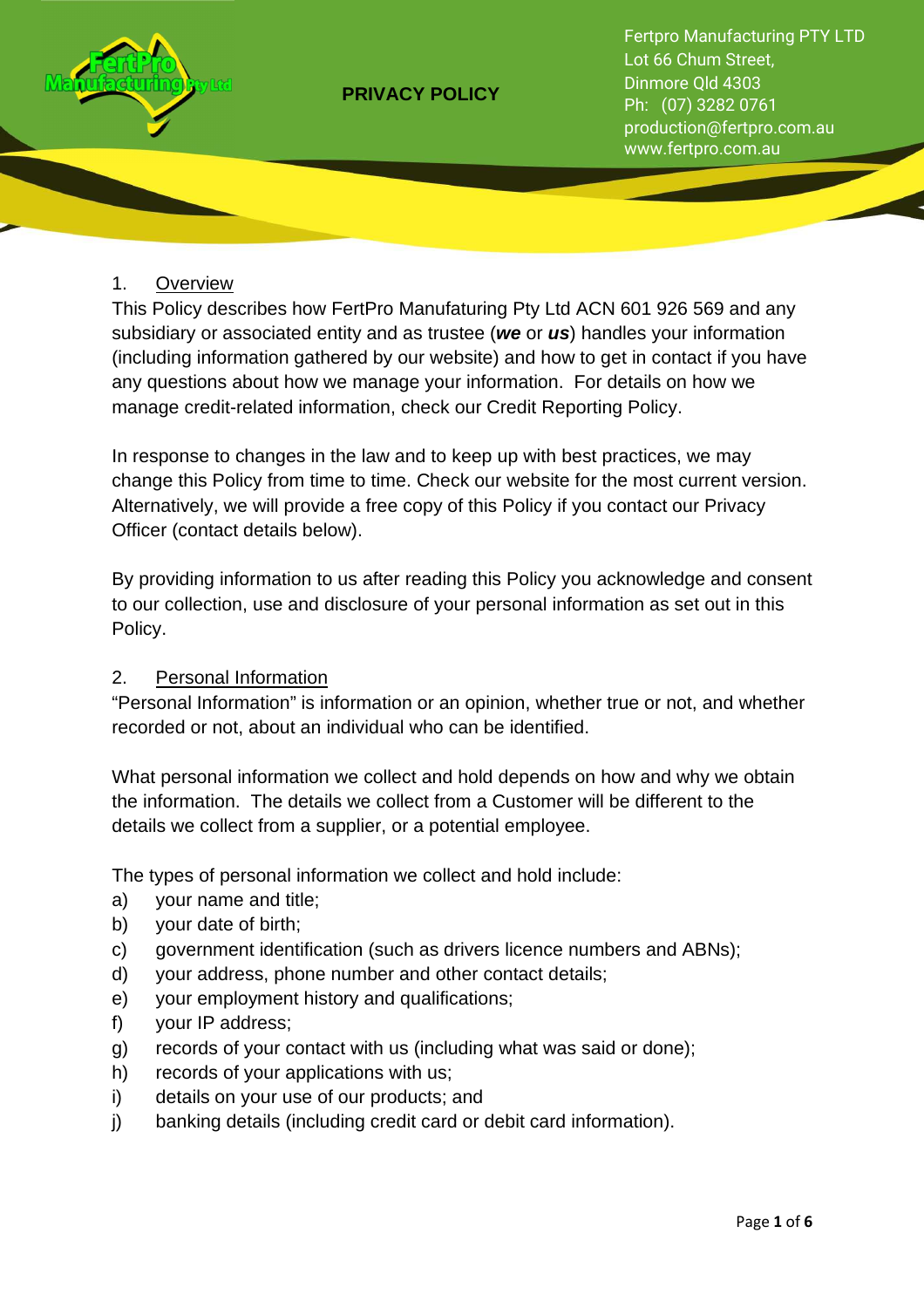You do not have to provide this information, but if you do not we may not be able to process your application, give credit, deliver products or otherwise do business with you.

# 3. Sensitive Information

"Sensitive Information" means information about a person's:

- a) racial or ethnic origin;
- b) political opinions and membership;
- c) religious and philosophical beliefs and affiliations;
- d) membership of an association or union;
- e) sexual preferences and practices;
- f) criminal record; and
- g) health and genetics.

We do not usually collect sensitive information. If we must collect sensitive information about you we will obtain your consent (unless otherwise required by law).

# 4. Government Related Identifiers

"Government related identifiers" are things like tax file or driver's licence numbers. We only collect, use or disclose identifiers to verify your identity for our business purposes (unless otherwise required by law). We do not use them to identify you or your information.

# 5. Anonymity

You can use a pseudonym or deal with us anonymously. If you do so we will not link those dealings to your personal information.

However, we may be prevented from certain dealings with you if we cannot identify you. For example, we cannot supply products to you without your name and address. There are also some situations where by law we can deal with a person only if they identify themselves.

## 6. Collection

We will always collect your personal information according to the Privacy Act and the Australian Privacy Principles.

Whenever practical we will collect your personal information directly from you. This could be through you:

- a) submitting information through our website ;
- b) dealing with us face-to-face;
- c) sending us a letter, fax or email;
- d) calling us by telephone;
- e) entering one of our promotions;
- f) subscribing to any of our newsletters;
- g) making an application; or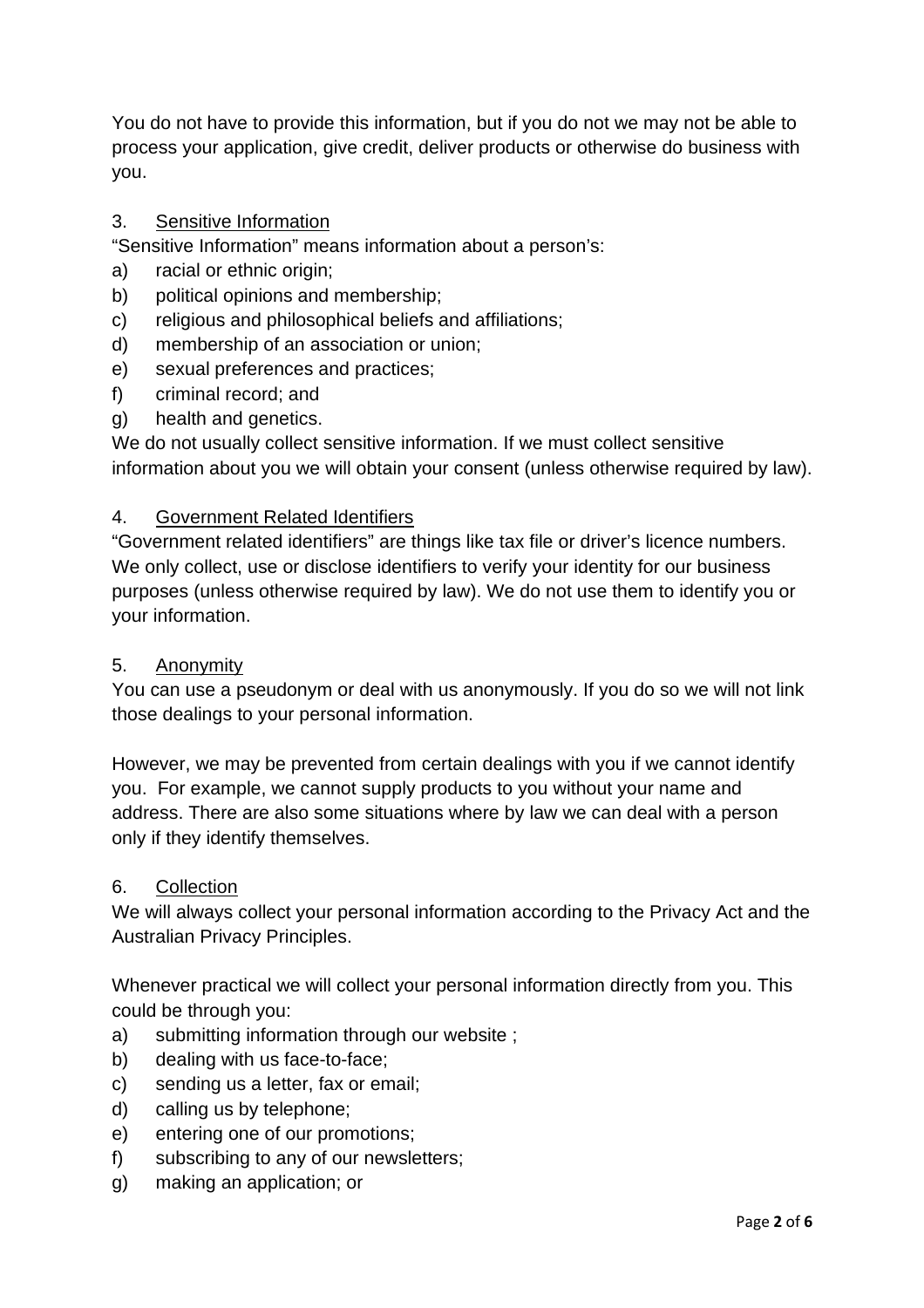h) visiting our website.

Sometimes we hire other persons to provide services and they may collect information on our behalf. We may collect your information from publicly available records or third parties, including from:

- i) your employer;
- j) an individual or entity who may be providing services on our behalf; and
- k) a trade referee or credit reporting body.

## 7. Website

Our website is subject to our Terms and Conditions of Use. Other websites may be available on our website through hyperlinks – they are not subject to our Policy. If you want to know whether the other sites are suitable you should review their privacy policies before using them.

When you access our website our computers automatically collect the unique network (or IP) address of your computer. An IP address can be used to determine the general location of a computer. We may also collect and hold details of the computer that accessed our website (for example, an iPhone using Safari) to improve our technical support. We do not use IP addressed to identify persons. We also use "cookies" to collect information about your visit. A "cookie" is a small file that records the way you use our website. It is how our website can remember you on a return visit. You do not have to accept cookies but turning them off may reduce our website's functionality.

To the maximum extent permitted by law we refuse responsibility for the security of information you send to or receive from us over the internet or for the unauthorised access or use of that information.

## 8. Unsolicited Information

Unless needed for business purposes or required by law, we will destroy or deidentify all unsolicited personal information about you that we receive.

## 9. Purpose

We will only collect, use, and disclose personal information:

- a) for the purpose disclosed at the time of collection;
- b) that you have consented to provide; or
- c) as described in this Policy.

We only collect, use, and disclose personal information for our business purposes (or as required by law) such as:

- d) supplying products;
- e) managing payments;
- f) managing customers relationships;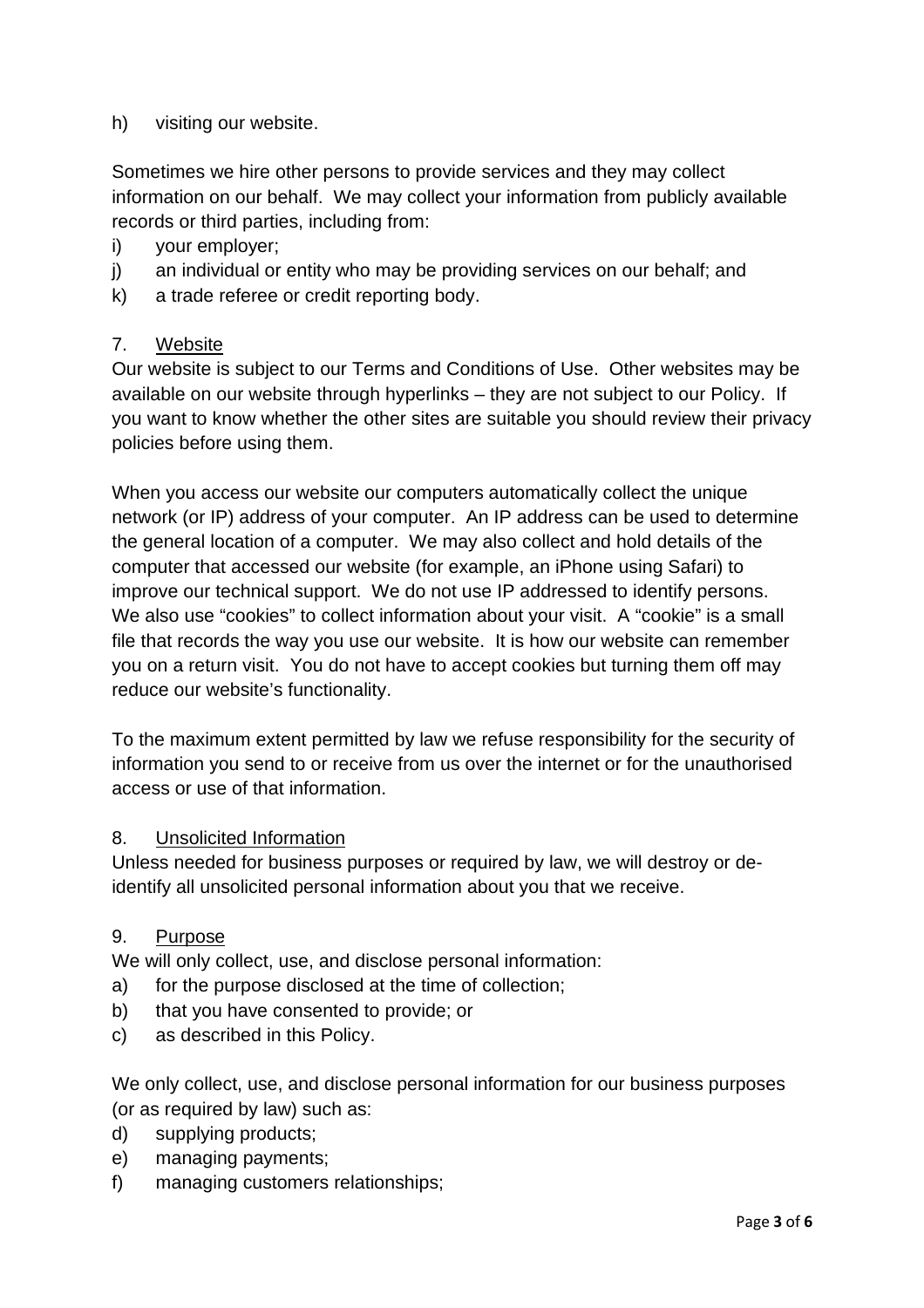- g) responding to enquiries;
- h) assessing applications and/or guarantees;
- i) credit checks and reporting;
- j) dealing with insurance claims;
- k) managing complaints;
- l) marketing; and
- m) debt recovery.

We may use or disclose your information for another related purpose. For example, we may use your information to recommend other products. We will only do this with your consent or if you would expect us to do so.

#### 10. Third Party Disclosure

We may disclose your personal information to related bodies corporate and third parties for business purposes. Third parties include:

- a) our suppliers and contractors;
- b) insurers;
- c) lawyers and accountants;
- d) debt collectors;
- e) your guarantors;
- f) credit reporting bodies;
- g) finance providers; and
- h) government authorities.

Our third parties must comply with the Privacy Act and APPs. They will collect, use and disclose your information for our purposes only.

#### 11. Direct Marketing

Direct marketing is communicating directly with you to promote our products to you. We may use and disclose your personal information to tell you about promotions, special offers and products we think you may want. We will get your consent before giving your information to other organisations to market on our behalf.

You can opt-out of direct marketing by contacting our Privacy Officer (contact details below). You can also ask for the source of the information we use or disclose in our direct marketing.

#### 12. Overseas

We do not ordinarily disclose your personal information to persons overseas but may do so in the course of our business.

#### 13. Storage

We store personal information in hard (e.g. paper) and soft (e.g. electronic) form on our computer systems and the systems of our service providers.

We take precautions to protect your personal information from loss, inference, misuse and unauthorised access, including: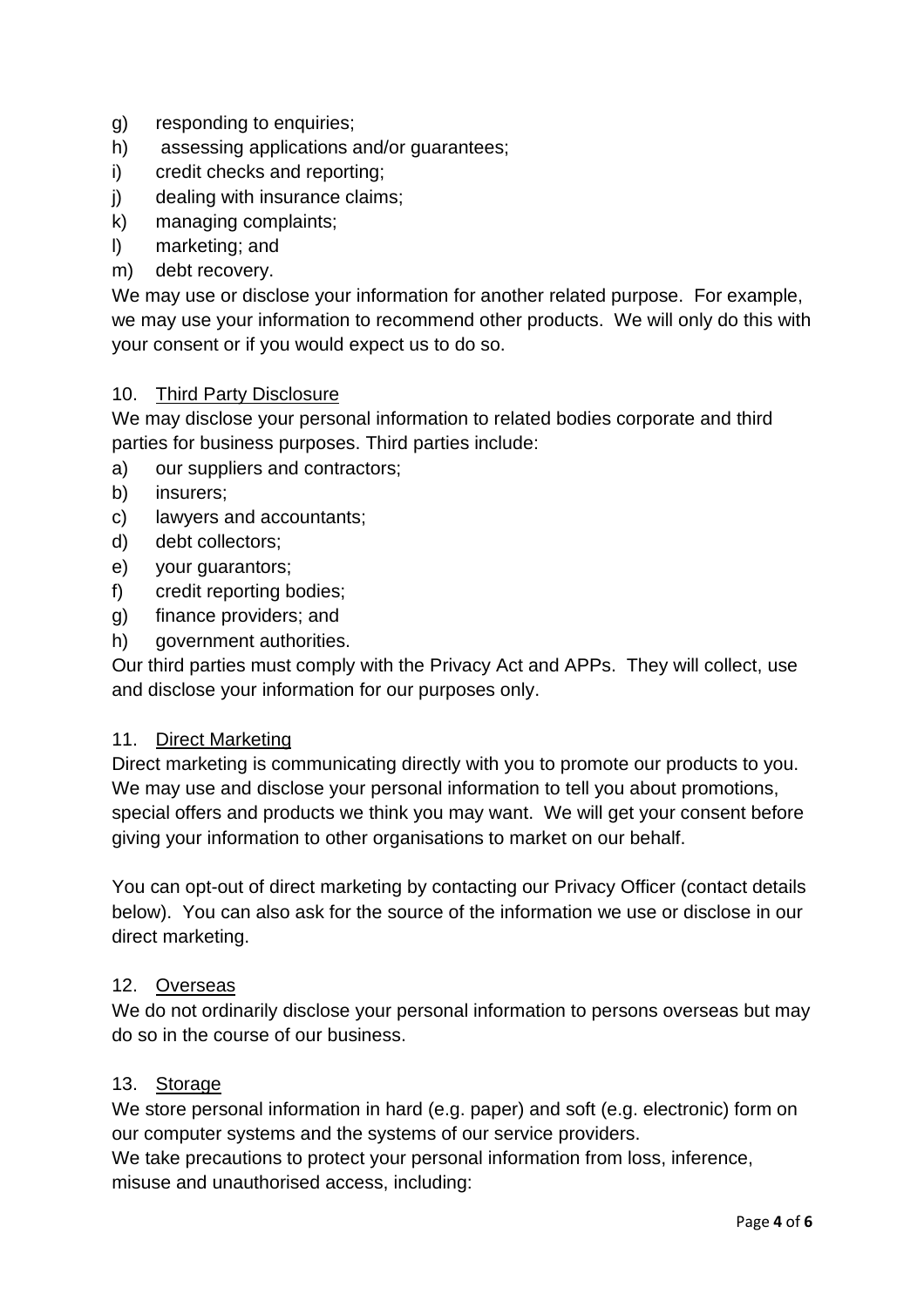a) physically restricting access to information in hard form (e.g. with locked doors);

b) electronically restricting access to information in soft form (e.g. with password protected computers);

c) training staff and creating policies and procedures regarding the use of information; and

d) requiring our third party service providers comply with the Privacy Act and APPs.

When it is no longer needed we will destroy and/or de-identify your information.

## 14. Access

To access your personal information, please contact our Privacy Officer (contact details below). We usually respond to requests within 30 days. If we refuse, we will write to you explaining our reasons and your options about the refusal (unless it would be unreasonable to do so). Requests are free, but there may be a fee for retrieving your information. We will obtain your consent before incurring any fees. There are some exceptions to your right to access your personal information under the Privacy Act:

a) if access poses a serious threat to the life, health or safety of any individual or the public;

- b) if access would affect the privacy of another individual:
- c) if the request for access is frivolous or vexatious ;
- d) if the information relates to legal proceedings between you and us (and you could not get the information under those proceedings);
- e) if access would hurt our ability to negotiate with you;
- f) if access would hurt an investigation or proceedings by a government agency;
- g) if access is against the law; or
- h) if the information is commercially sensitive.

# 15. Corrections

We take all reasonable steps to keep your personal information current, accurate and complete. You have a right to make sure that your information is correct. If your details change, please tell our Privacy Officer (contact details below). There is no charge for a correction.

You can also ask us to make a note on your record so that anyone who accesses your information can see that you say the information is wrong (and why you say it is wrong).

We usually respond to requests for a correction within 30 days. If we refuse, we will write to you explaining our reasons and your options about the refusal (unless it would be unreasonable to do so).